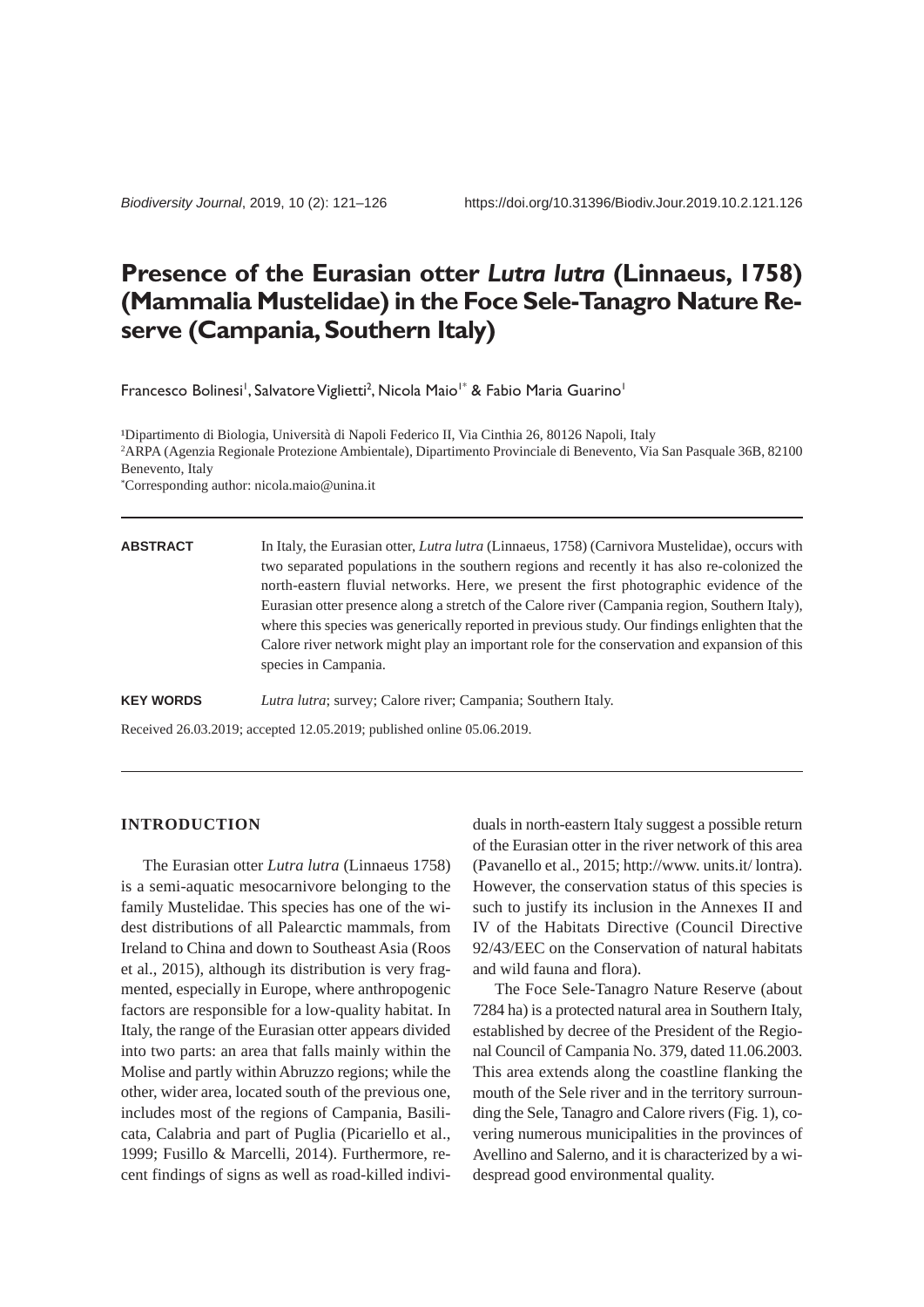During our recent field survey of malacofauna, ichthyofauna and herpetofauna along the Calore basin river that affects the Foce Sele-Tanagro Nature Reserve (Guarino et al., in prep.), we found signs of the Eurasian otter and provided photographic evidence of its presence in this area, where it had been generically reported before (Fusillo et al., 2007; Fusillo & Marcelli, 2014). Here we report the results of the early surveys and some new records which might be useful to national and local authorities in order to ensure a local sustainable management of this endangered species.

#### **MATERIAL AND METHODS**

The study area includes about 2 km<sup>2</sup> (approximately 6.4 km river length and 0.3 km river surface) of the Calore river (latitude: 40°33.724'N /40°31.467 N, longitude: 15°09.276/15°10.755 E) (Fig. 1) and its associated riparian vegetation, which mainly consists of willow (*Salix* sp.), poplar (*Populus* sp.), alder (*Alnus* spp.), oaks (*Quercus cerris* L.) and reedbeds (*Phragmites* sp.) (Fig. 2). Other common species are: *Juglans regia* L., *Robinia pseudoacacia* L., *Hippocrepis emerus* (L.) Lassen.

To survey the presence of the Eurasian otter we used "observational methods" (Hoffmann et al., 2010), including direct observations and identification of signs, mainly spraints (otter faeces) and footprints.

The direct observation was carried out during the period 2016–2018, between April and July when the species is usually more active due to a combination of favorable climate and trophic availability, from early morning to dusk.

To determine the contents of the spraints, first we put them in hot water with a common detergent, then we washed through a 0.5 mm mesh sieve, air dried and lastly gently disrupted by hand. Examination of the contents was performed using a magnifying glass and Leica EZ4 Stereo Microscope (16–70 x magnification). Following Gorgadze (2013), we divided the spraints contents into eight groups: mammals, birds, reptiles, amphibians, fishes, crayfish, insects and molluscs. For their identification we referred to some collections stored at the Department of Biology, University of Naples. In particular, mammals, birds, reptiles and amphibians were identified from their bones and/or teeth (in the case of reptiles, also from remains of exuviae); fishes were identified from their bones and scales; insects and other arthropods from their exoskeleton and/or remains of wings, legs and cuticles.

## **RESULTS AND DISCUSSION**

On April 6th 2016, between 9.00 a.m. and 9:30 a.m., we sighted and recorded photos of an otter individual while eating, then while marking its terri-



Figure 1. Top right: map showing location of the Foce Sele-Tanagro Nature Reserve, Italy (empty black square); on the left: higher magnification of the black square showed in the map: black empty ellipse shows the area study. Figure 2. Calore river, study area.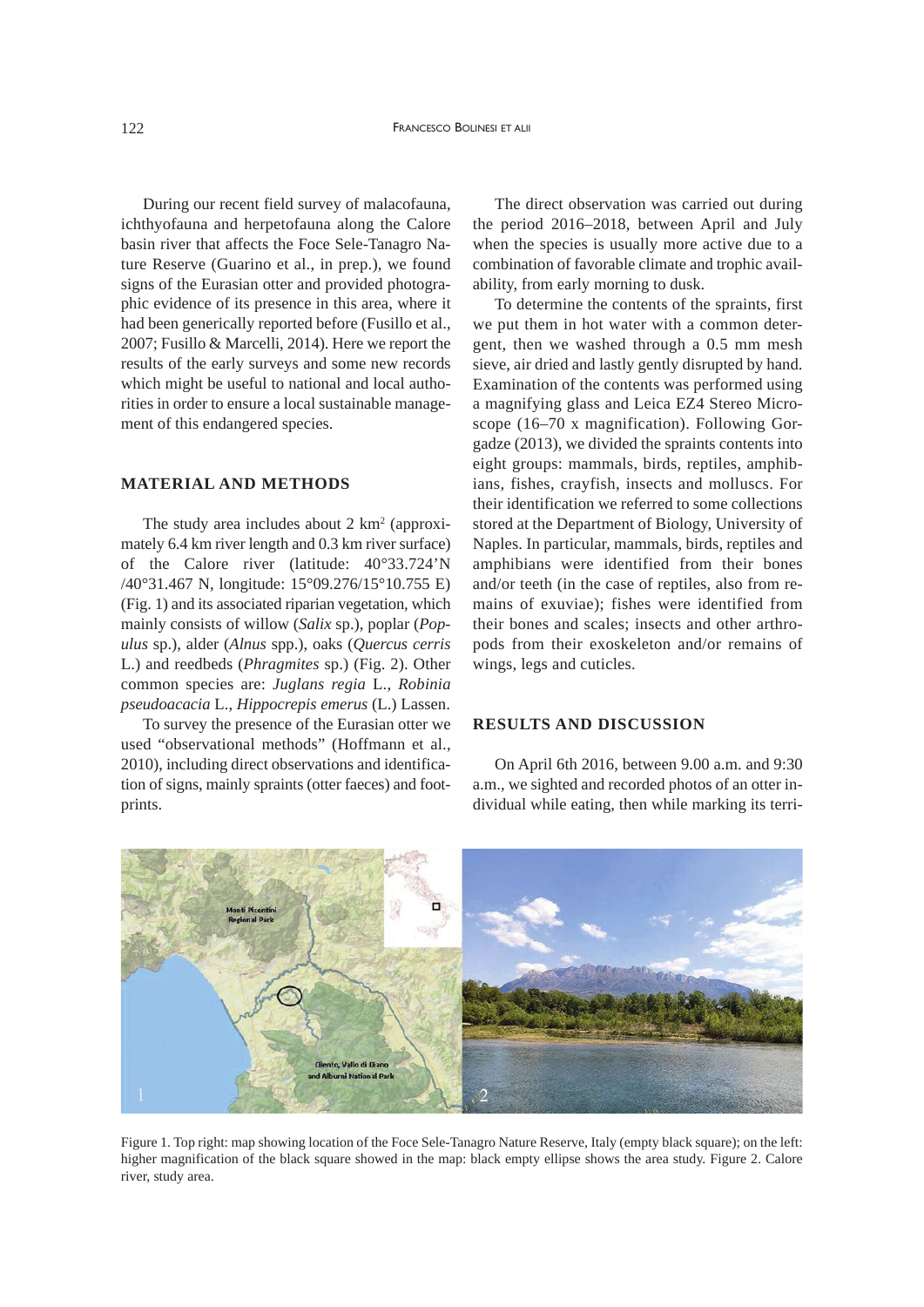tory out of the water and lastly while going into its supposed den (Figs. 3–5). Further sightings of single individuals were documented on May 20th, 2017 in the same spot, and on June 5th, 2018 south of the confluence of Sele and Calore rivers, in the morning. These sightings are interesting considering that otters are predominantly nocturnal.

Throughout the research period, many footprints of single individual, prey remains and 10 spraints were also found. The prey remains have been identified as freshwater crab *Potamon fluviatile* (Herbst, 1785), white-clawed crayfish *Austropotamobius pallipes* (Lereboullet, 1858), regarded as species complex, pond shrimp *Palaemonetes antennarius*



Figures 3-5. Otter photographed with Nikon D7000 + Tamron SP 70-300 mm F4-5.6 Di VC USD along the Calore river on April 6th, 2016 (photos by F. Bolinesi).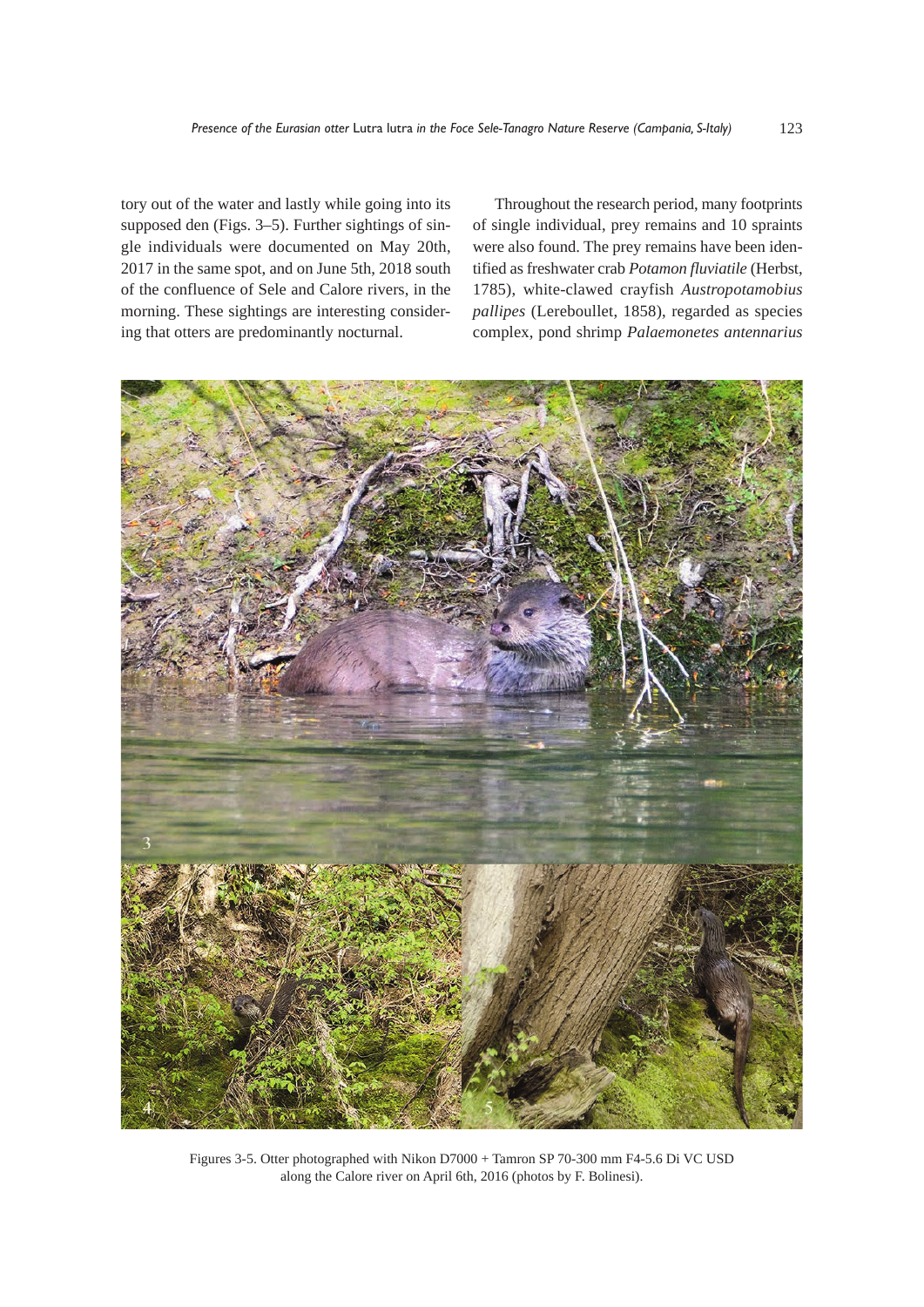| Class, Ordo                            | <b>Species</b>        | <b>HD Annex</b> |
|----------------------------------------|-----------------------|-----------------|
| Cephalaspidomorphi, Petromyzontiformes | Petromyzon marinus    | П               |
| Actinopterygii, Cypriniformes          | Alburnus albidus      | Н               |
|                                        | Barbus plebejus       | II, V           |
|                                        | Sarmarutilus rubilio  | Н               |
| Amphibia, Anura                        | Hyla intermedia       | IV              |
| Reptilia, Squamata                     | Lacerta bilineata     | IV              |
|                                        | Podarcis siculus      | IV              |
|                                        | Elaphe quatuorlineata | $II$ - $IV$     |
|                                        | Hierophis carbonarius | IV              |
|                                        | Natrix tessellata     | IV              |

Table 1. Ichthyofauna and herpetofauna species listed in the Annexes to the Habitat Directive (Council Directive 92/43/EEC) observed in the study area.



Figure 6. Remains of *Natrix* sp. exuviae identified in the sp 2/2018 within the study area (photo by F.M. Guarino).

(H. Milne Edwards, 1837), and indeterminable fish species. We analyzed two spraints collected on April 9th, 2018 (sp 1/2018) and June 13th, 2018 (sp  $2/2018$ ), respectively. In the Sp  $1/2018$  we identified remains of: arachnids (a taxonomically unidentified individual); insects belonging to different families of the order Coleoptera: Familia Dytiscidae and Gyrinidae, water beetles, and Familia Carabidae; fishes: *Sarmarutilus rubilio* (Bonaparte, 1837) (Familia Cyprinidae); amphibians: only frogs belonging to Familia Ranidae, genus *Pelophylax* Fitzinger, 1843. In the Sp 2/2018 we identified remains of: insects (wings of unidentified taxa); fishes

(unidentified taxa); reptiles, specifically water snake *Natrix* sp., likely *N. tessellata* (Laurenti, 1768), mainly based on remains of exuviae with dorsal scales keeled (Fig. 6); vegetable fragments. In none of the two spraints we identify remains of mammals, birds, crayfish and molluscs. On the whole, our analysis on spraints and prey remains are in agreement with previous studies (Gorgadze, 2013) by showing that otters consume a wide range of prey, even if most of their diet consists of fish. It is also well known that otter's diet varies according to habitats and seasons (MacDonald & Mason, 1982; Brzezinski et al., 1993; Gorgadze, 2013).

The Eurasian otter is categorized as "Near Threatened" by the IUCN Red List of Threatened Species but "Endangered" both by Red List of Italian Vertebrates (Rondinini et al., 2013) and Red list of terrestrial and freshwater vertebrates of Campania (Fraissinet et al., 2013). The critical status of the otter population in Campania has been mainly attributed to the alteration and fragmentation of the flowing-water habitats due to recent recrudescence in the exploitation of the territory (Fraissinet et al., 2013). However, our repeated sightings of otters along the Calore river network enlighten that this river might play an important role for the conservation and expansion of this species at regional level.

It is noteworthy that the study area is characterized not only by a river network suitable for the otter but also by widespread good environmental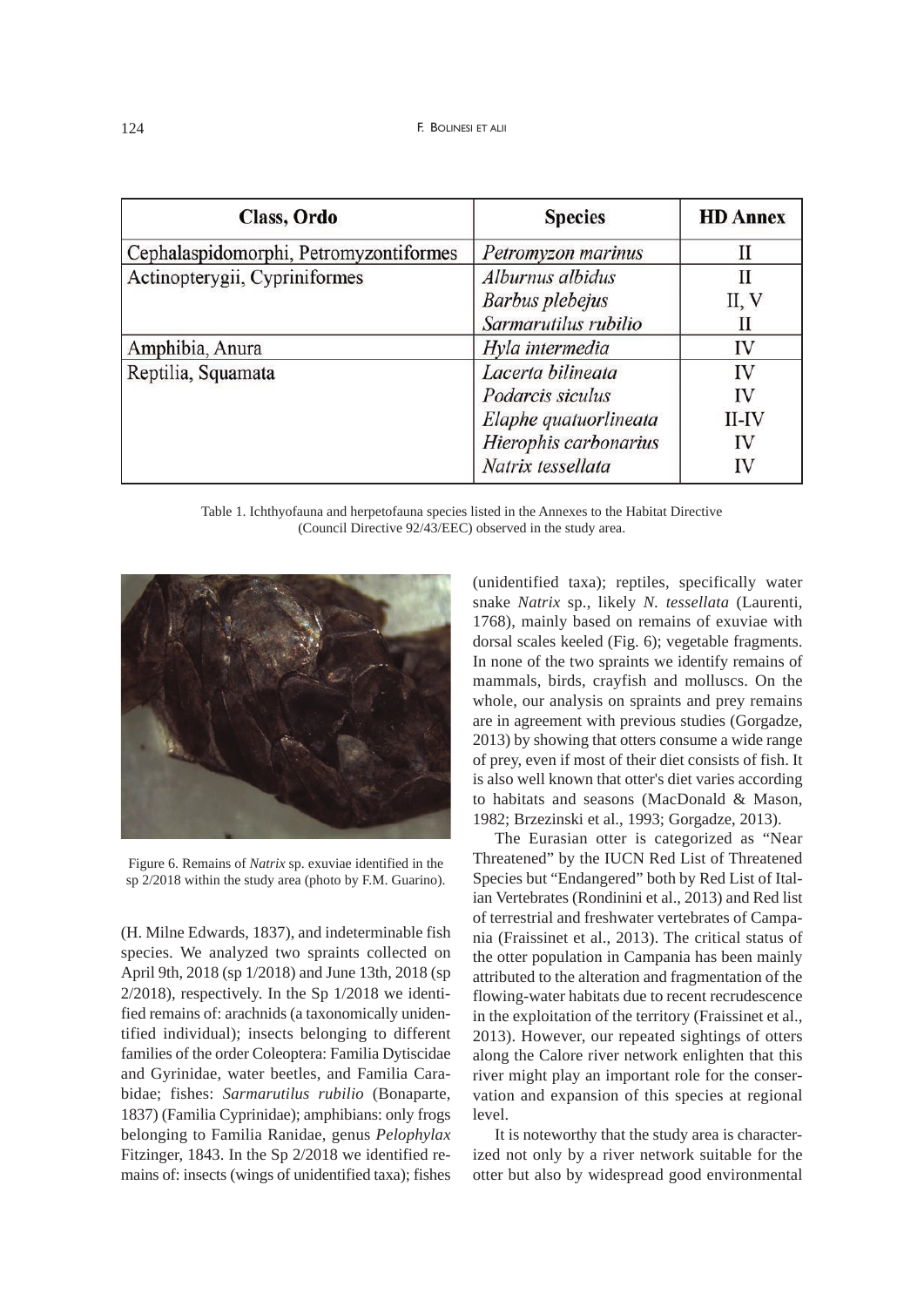quality where rich zoocenoses live, including numerous ichthyofauna and herpetofauna species listed in the Annexes to the Habitat Directive (Council Directive 92/43/EEC) (Tab.1) (Guarino & Maio, 2013). Other aquatic taxa of considerable interest for conservation biology found by the authors in the study area are the crayfish, *Austropotamobius pallipes* (Lereboullet, 1858), and the freshwater bivalve *Anodonta cygnea* (Linnaeus, 1758). The former species has been observed along the river since September 2002, besides the otter spraints, but so far it has never been reported in the Calore river (De Vico et al., 2011). *Anodonta cygnea* is a native species whose local population is potentially threatened due to *Sinanodonta woodiana* (I. Lea, 1834), an invasive alien species recently found at the mouth of the Sele river, probably introduced from Asia and Eastern Europe by placing various species of Cyprinidae for fishing purposes (Carella et al., 2013).

#### **ACKNOWLEDGEMENTS**

We thank Nunzio Troisi, Antonio Sabetta and Pierelia Vecchio (Associazione Riqualificazione Fiume Sele ONLUS, Contursi Terme, Salerno, Italy) for their kind cooperation. Special thanks to Dr. Laura Bolinesi (Salerno, Italy) and Dr. Federica Guarino (Napoli, Italy) for the English editing.

### **REFERENCES**

- Brzezinski M., Jedrzejewski W., Jedzejewska B., 1993. Diet of otters (*Lutra lutra*) inhabiting small rivers in the Biolowieza National Park, eastern Poland. Journal of Zoology, 230: 495–501. https://doi.org/10. 1111/j.1469-7998.1993.tb02701.x
- Carella F., Maio N., Aceto S. & De Vico G., 2013. New records of *Sinanodonta woodiana* (Lea, 1834) (Mollusca: Bivalvia: Unionidae) from Southern Italy with related pathologic condition. VIII Simposium Internacional de Fauna Salvaje, 31 de octubre y 3 de noviembre de 2013, Leon, España: 96.
- De Vico G., Aceto S., Maio N., Carella F., Cataldi M., Canestrini F. & Froglia C., 2011. The freshwater crayfish "*Austropotamobius pallipes*" (Decapoda: Astacidae) in Campania (Southern Italy): a survey with the report of new stations. In: Pessani D., Tirelli

T. & Froglia C. (Eds.), Atti IX Colloquium Crustacea Decapoda Mediterranea. September 2-6, 2008, Torino (Italy). Museo Regionale di Scienze Naturali. Torino: 163-172. ISSN: 1123-1246. ISBN: 978-88- 97189-01-5.

- Fraissinet M., Russo D., Ciucci., Marcelli M. & Fusillo R., 2013. Carnivori. Pp. 135–141. In: Fraissinet M. & Russo D. (eds). Lista Rossa dei Vertebrati terrestri e dulciacquicoli della Campania. Regione Campania, Assessorato all'Ecologia ed alla Tutela dell'Ambiente, A.G.C.05-Settore Ecologia. Ind. Graf. Letizia, Capaccio Scalo (SA).
- Fusillo R. & Marcelli M., 2014. Il Gatto selvatico, la martora e altri mammiferi nel Parco Nazionale del Cilento, Vallo di Diano e Alburni. Fototrappolaggio, distribuzione ed ecologia. PNCVDA, Quaderni della Biodiversità, n. 1.
- Fusillo R., Marcelli M. & Boitani L., 2007. Survey of an otter *Lutra lutra* population in Sothern Italy: site occupancy, and influence of sampling season on species detection. Acta Theriologica, 52: 251–260.
- Gorgadze G., 2013. Seasonal Diet of the Otter (*Lutra lutra*) On the Alazani River (Georgia). Hystrix, 24: 157–160. https://doi.org/10.4404/hystrix-24.2- 4685
- Guarino F.M. & Maio N., 2013. Anfibi e Rettili. Pp. 58– 75. In: Fraissinet M. & Russo D. (Eds.), Lista Rossa dei Vertebrati terrestri e dulciacquicoli della Campania. Regione Campania, Assessorato all'Ecologia ed alla Tutela dell'Ambiente, A.G.C. 05 - Settore Ecologia. Industria Grafica Letizia, Capaccio Scalo (SA).
- Hoffmann A., Decher J., Rovero F., Schaer J., Voigt C. & Wibbelt G., 2010. Chapter 19: Field methods and techniques for monitoring mammals. In: Manual on Field Recording Techniques and Protocols for All Taxa Biodiversity Inventories and Monitoring. Abc Taxa Publisher. United Kingdom, pp. 482–529.
- McDonald S.M. & Mason C.F., 1982. The otter *Lutra lutra* in Central Portugal. Biological Conservation, 22: 207–215.
- Pavanello M., Lapini L., Kranz M. & Jordan F., 2015. Rediscovering the eurasian otter (*Lutra lutra* L.) in Friuli Venezia Giulia and notes on its possible expansion in northern Italy. IUCN Otter Specialist Group, 32: 12–20.
- Picariello O., Fraissinet M. & Maio N., 1999. The fauna of National Parks of Vesuvius and Cilento-Vallo di Diano. In: Lucarelli F. (Ed.), The MAB Network in the Mediterranean area. The National Parks of Cilento-Vallo di Diano and Vesuvius. Studio Idea, Napoli: pp. 323–356.
- Rondinini C., Battistoni A., Peronace V. & Teofili C., (compilatori). 2013. Lista Rossa IUCN dei Vertebrati Italiani. Comitato Italiano IUCN e Ministero del-